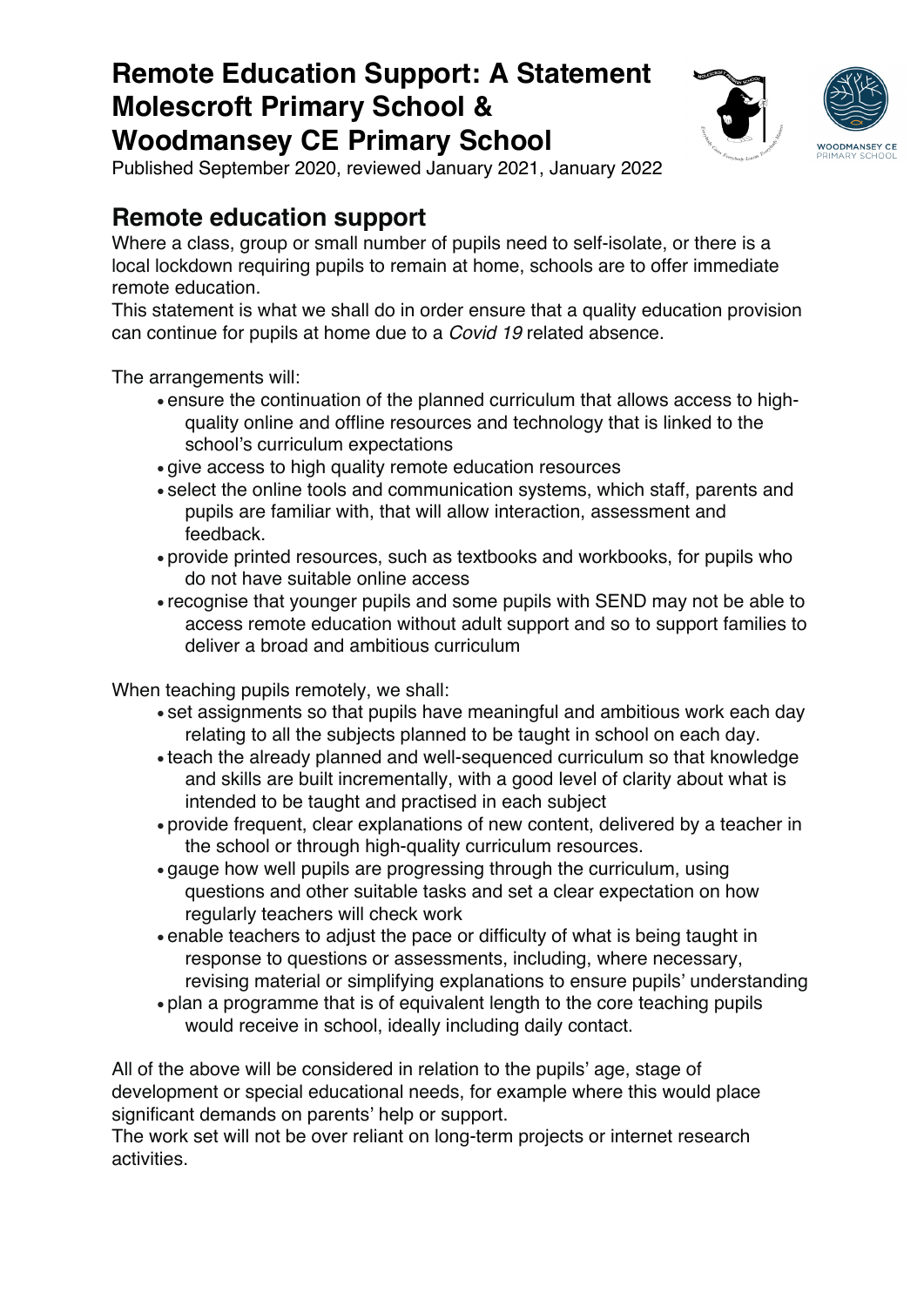

Published September 2020, reviewed January 2021, January 2022

### **Response to the absence patterns caused by the Omicron Variant January/February 2022.**

The absence of pupils is expected to rise significantly, however this is also matched by significant staff absence. This is putting pressure on the school's organisation and staff are having to be flexible and often reorganise on a daily basis and at short notice, to ensure the continuation of education and to keep the school open. The following arrangements are in response to the reality of the situation to ensure that what we can provide for learning at home is sustainable.

Each teaching team has prepared a "Home Learning Response Pack". It will provide 5 days of learning for those at home with an absence related to Covid. If absent children have only mild or no symptoms, children will be expected to work at home. Children should work through the pack in order, for the expected 5 days absence from school.

The work set will reflect the range of expectations for children in the class. The work will reflect the ongoing development in reading, phonics, spelling, grammar, comprehension, and extended writing as appropriate. There will be some further activities which could be tackled in a thematic manner which will enhance other areas of the curriculum. Maths will however be communicated separately to reflect the work happening in that week; providing the teacher is well enough to do this.

If the current situation re Covid continues after the February half term, the learning packs will be updated to reflect the progress of the children in English.

The packs will only be sent by email when a parent has reported the absence as explained below. They won't be sent in advance. However, every child will be bringing home a book in which they can work. This book can be used generally by all children in which to do other homework activities, e.g., spelling practice.

Parents/Carers are also reminded to maintain the children's normal homework as usual.

Parents/carers are asked to be mindful, that teachers may also be absent. This system should ensure that the work can be sent regardless, though it may not be possible for the teacher to be responsive as they would wish. If a parent/carer requires advice and the teacher be unavailable, they should email Mrs. Nicholls (Woodmansey.head.primary@eastriding.gov.uk) who will endeavour to link parents up to a member of staff who will be able to help.

Friday assemblies are being filmed in advance and will be shared with the community so that children at home can still feel part of the family.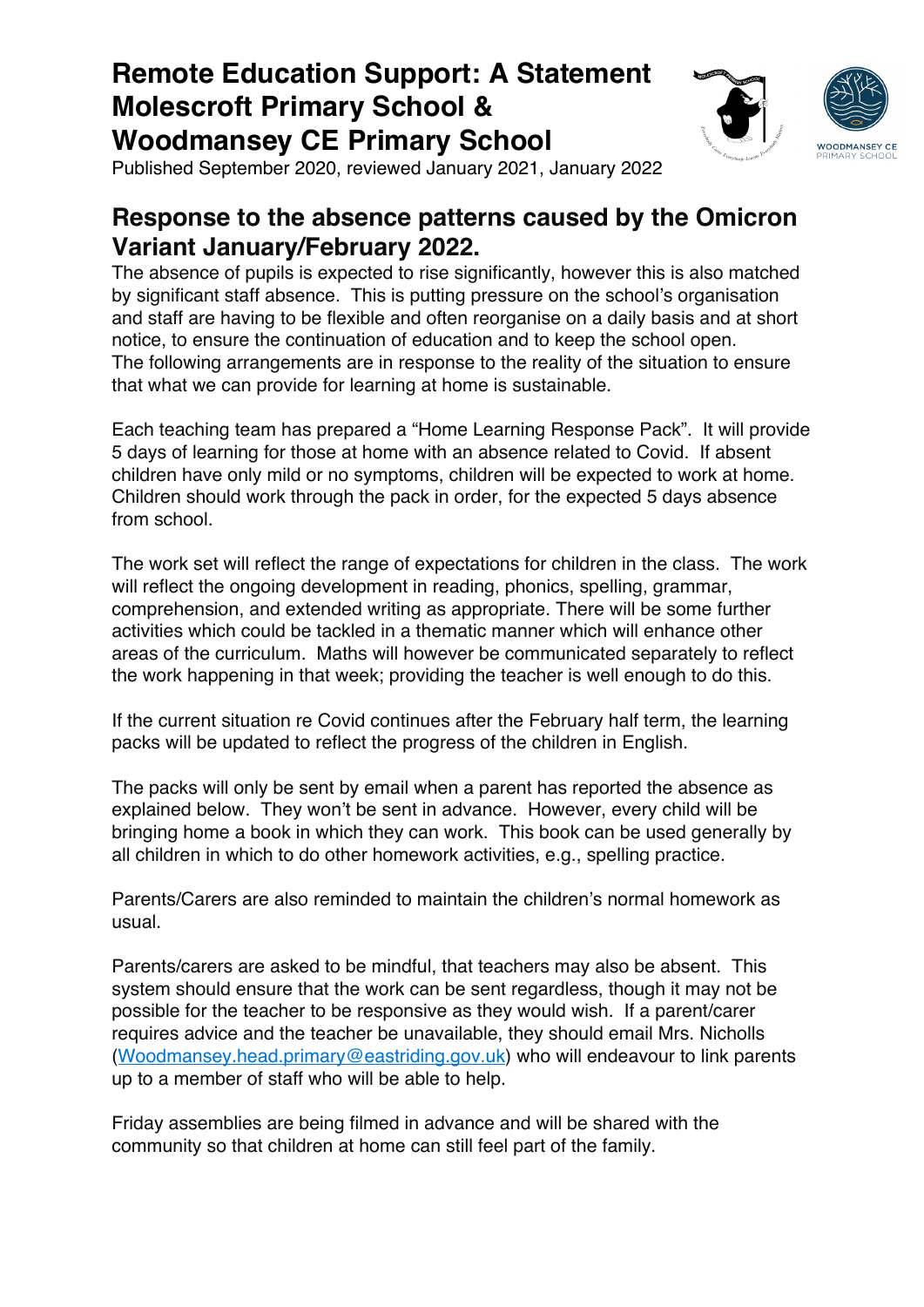

Published September 2020, reviewed January 2021, January 2022

### **Off-site learning: the timeline of provision Day 1: A parent reports a child's absence.**

If this is because the child is too ill to attend school for any reason (Covid or any other), the attendance record is made and the parents are to continue to phone school daily, as normal, until the pupil returns.

If the absence is related to *Covid 19* e.g. enforced quarantine, or waiting for a test result

A form is completed for the child by the admin officer which is sent to the teacher indicating

- The reason for absence,
- Whether or not the child is well enough to work.
- The availability of technology at home for working e.g. lap top, tablet, printer access to the internet etc.
- The parent will be reminded of the homework already set for the week and the usefulness of the Homework Pack as a source of activities and of the resources already signposted on the website. https://woodmanseyprimary.school/learning-online/
- If the child is not well enough to work, then no further action is taken by the teacher until the health status of the child has changed, parent to inform on daily call the continued absence and also to indicate when child is able to engage in home learning.

#### **By day 2, or the day after a parent reports that a child is fit for home learning:**

Communication is sent from teacher of tasks the child is to do at home. This is sent by email and may include work sheets scanned materials and any further support materials.

Teachers as a matter of course, when planning work, will be aware of this possible need. When planning teachers will have in the back of their mind "what would I send to a child working at home"

We will aim to email home by the end of lunchtime. This may be supported by a telephone call, particularly in cases of pupils with SEND and the very young.

### **Day 3 onwards**

The child's teacher will communicate directly with child and/or parent. Ideally by Showbie. Email and Zoom can also be used and/or telephone.

Over all planning, may be prepared for the week ahead listed as Monday Tuesday etc.

Work will be set for the broad curriculum based on what is actually to be taught on each day.

The time of the communication with home and will have to fit into the teacher's working day. Teachers will identify a time in each day when a Teaching Assistant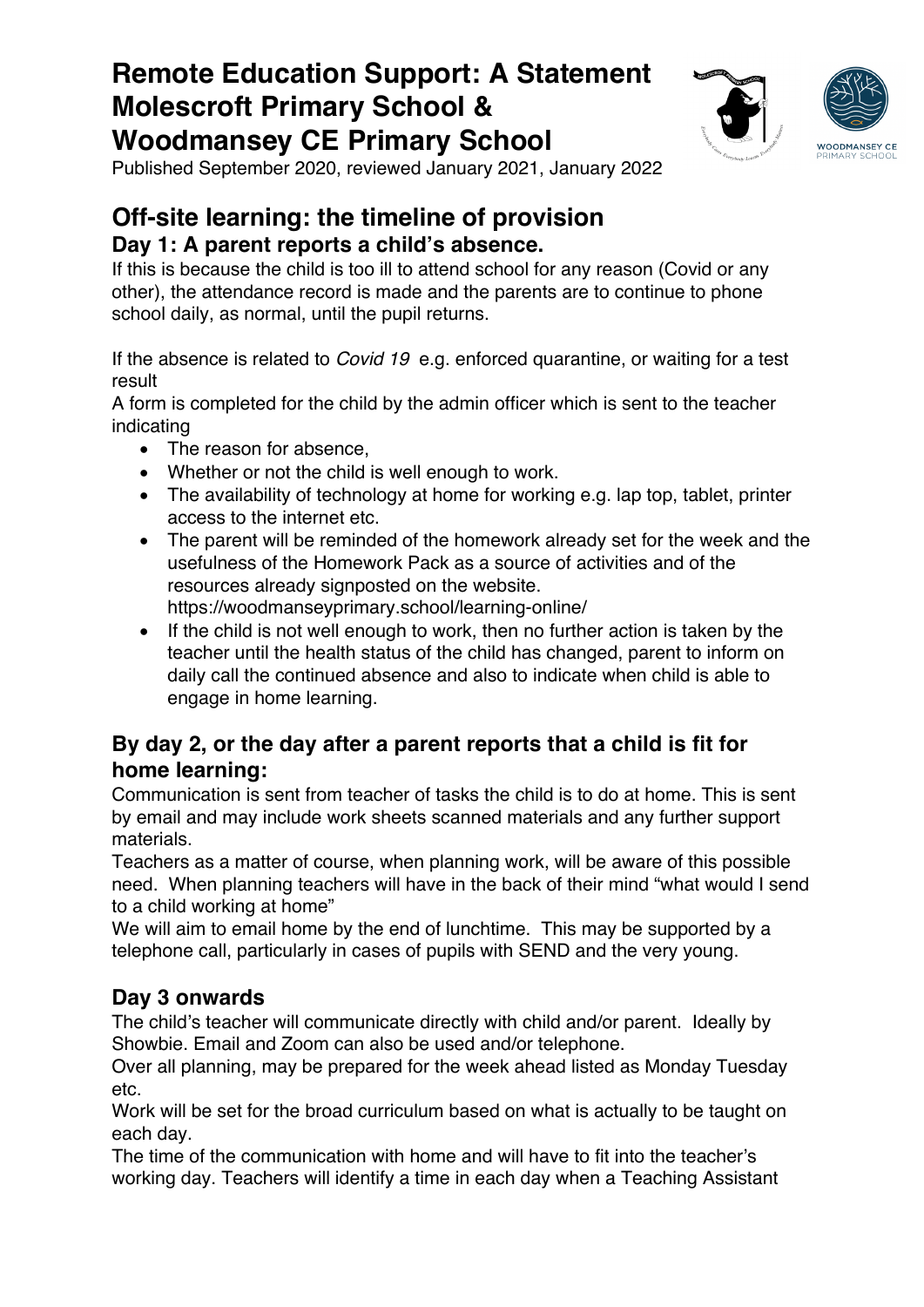

Published September 2020, reviewed January 2021, January 2022

could cover them to enable them to make the communication with home. Thus, may be a for half an hour in the normal teaching day. This communication will enable the child to get feedback on their work

### **Whole Year Group / School Lockdown.**

This is a completely different expectation. Immediately the planned curriculum transfers to home learning.

The class teacher will set work on a daily basis for home learning. If a teacher is too ill to do this, the partner teacher will do this for the whole year group, though clearly the level of support and feedback possible will be diluted. There will be a daily timetable which will match what would have normally be happening in school or is happening in school if children of key workers/vulnerable groups are attending.

If both year group teachers are unable to work, the school will, as far as is possible assign another teacher (not still physically teaching in school) to provide learning at home. Teachers will work a normal working day from home or on site and in this time will email parents with instructions and any details of any key times for any on line videos, on line meetings or telephone calls etc. Teachers will have contact visually on line with their pupils every day and as appropriate this may be at regular slots during the day. The older the children, the more frequent this will be. Learning at home will be designed that most children, certainly from Y3 upwards will be able to work self-sufficiently at home without unduly needing their parents engagement. This includes managing the technology. Younger children will need some parent engagement, but it is intended that the activities will be designed to give the pupils maximum independence as possible. It is recognised that most parents at home cannot be sat with their children doing school work all day. "Showbie" is expected to be our main driver for feedback to pupils.

We recognise that **Maths No Problem** cannot, in the longer term be "self-taught" and in case of a full or year group lockdown will need to be accompanied by videos of a lesson explanation possibly using the App– explain everything. The White Rose Maths videos have been purchased to specifically support in this aspect.

Parents should note, this is a different expectation to that in the first lockdown, April to July 2020. It is expected that all children will do the work set and engage in the remote learning. Children are expected to work a full school day at home. Teachers will communicate with home through appropriate means if work is not being done, submitted or completed.

It is important however to recognise that we are human. Parents all have different circumstances to deal with in their working and private lives. They all have different family scenarios, some dealing with a raft of elderly relatives, others with very young children. All these scenarios and every scenario in between, places every individual in a unique position.

Teachers will seek to reassure parents working with children at home and not to put extra pressure on themselves. The teachers will support the children, the teachers are here to